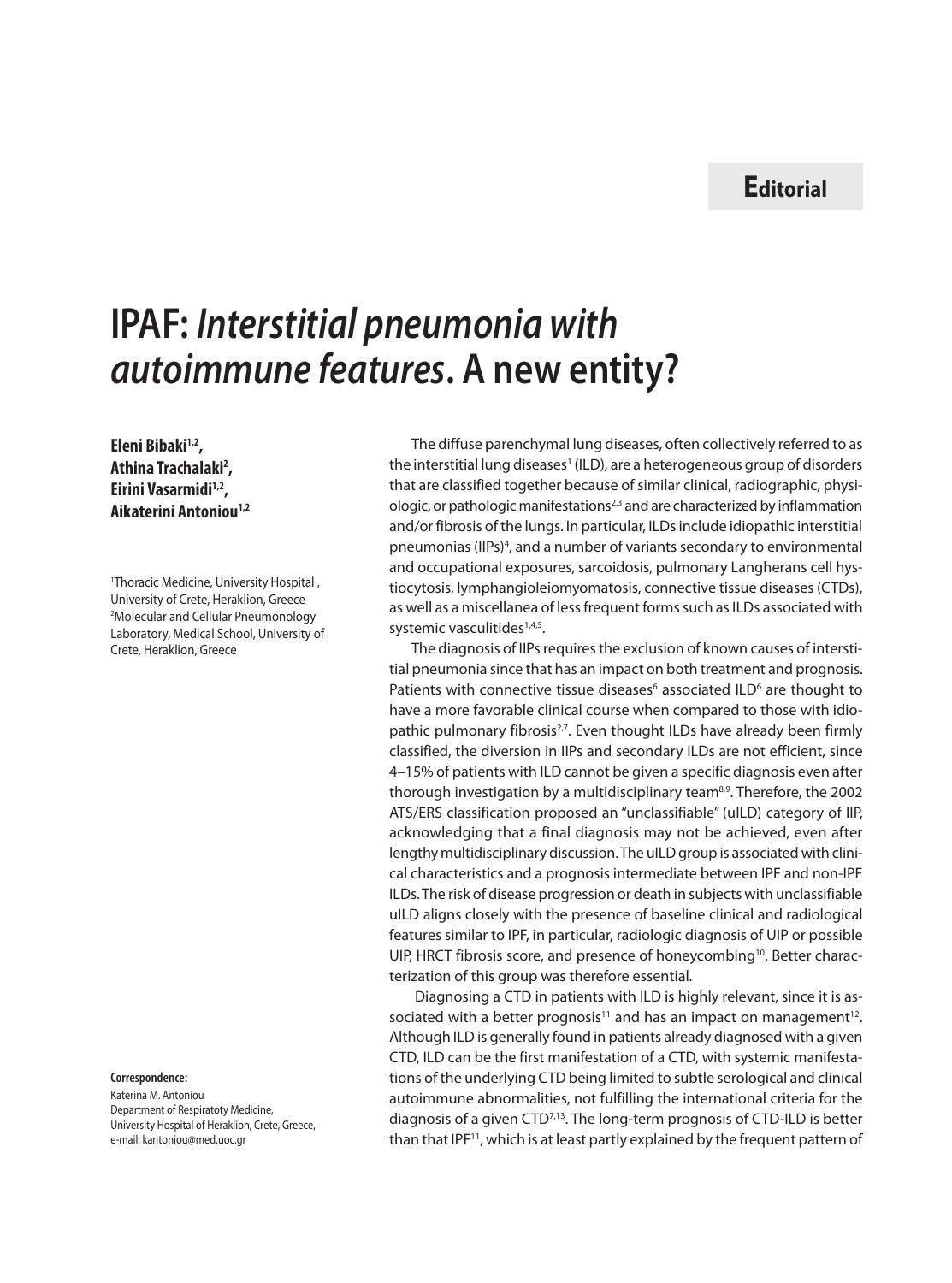NSIP in CTDs<sup>14</sup>, with reportedly less difference in survival between UIP-CTD and IPF<sup>15</sup>.

On these basis, a task force (of pulmonologists and rheumatologists) was formed to develop a consensus regarding patients with ILD, who demonstrate clinical or serological features suggestive of a CTD, but fails to meet established CTD diagnostic criteria<sup>7</sup>. A significant subset of such individuals have been described as having an autoimmune or rheumatologic "flavour"<sup>16</sup>. Researchers around the world have proposed differing, but overlapping, criteria and terms to describe these patients, including "undifferentiated CTD associated ILD" (UCTD-ILD)17, "lung-dominant CTD"7 or "autoimmune-featured ILD"16. The task force introduced a novel entity termed *interstitial pneumonia with autoimmune features* (IPAF). This new classification system incorporates not only clinical and serological manifestations of CTD, but also morphological features suggestive of a CTD encountered on highresolution computed tomography (HRCT), surgical lung biopsy (SLB) and pulmonary function testing (PFTs)<sup>6</sup>. To diagnose a patient with IPAF there must be evidence of interstitial pneumonia by high-resolution computed tomography (HRCT) imaging and/or by surgical lung biopsy, all known causes for interstitial pneumonia should be excluded after a thorough clinical evaluation and no criteria for a defined CTD should be met. The classification criteria is organised around three central domains (and listed comprehensively in Table 1): a clinical domain consisting of specific extrathoracic features, a serologic domain consisting of specific circulating autoantibodies, and a morphologic domain consisting of specific chest imaging features, histopathologic features or the involvement of other pulmonary compartments. Figure 3.

Although this novel nomenclature represents a big proportion of patients previously categorized as uILD, the problem still exists since the task force is not proposing guidelines or recommendations for clinical care, diagnostic testing or management instructions for patients that meet classification criteria of IPAF. Patients that fulfill classification as IPAF are managed clinically as CTD-ILD or idiopathic interstitial pneumonia, as per the discretion of their treating provider. We already know from the PANTHER trial that combination of prednisone, azathioprine, and n-acetylcysteine increased the risk of death and hospitalization in patients with IPF<sup>18</sup>, and two novel anti-fibrotic drugs are now used for the treatment of IPF. Pirfenidone, as compared with placebo, reduced disease progression, as reflected by lung function, exercise tolerance, and progression-free survival<sup>19</sup> and nintedanib

reduced the decline in FVC, which is consistent with a slowing of disease progression $20$ . There have been no controlled clinical trials in patients with uILD or IPAF, no pharmacological treatments are approved for the treatment of this population, it is unknown whether these patients could benefit from immunosuppressant or anti-fibrotic therapy. To address this unmet need, a new clinical trial has been designed to evaluate the efficacy and safety of pirfenidone in patients with fibrosing uILD. The results are to be seen.

So far, few cohort retrospective studies regarding IPAF have been conducted with conflicting results. Ahmad et al observed that compared to IPF, patients with IPAF are more frequently females, have distinctive characteristics, have relatively frequent abnormalities at nailfold capillaroscopy, with no difference in age or in overall survival<sup>21</sup>. Instead, the Chicago study revealed that patients with IPAF had marginally better survival than patients with IPF, but worse than CTD-ILD. A NSIP pattern, or the presence of the clinical domain was associated with improved survival. Thought the subgroup analysis with regard to the presence of clinical characteristics revealed differences in survival, suggesting that more studies should be conducted for the better classification of those patients<sup>22</sup>. Finally, a clinical trial of phase II is ongoing comparing the efficacy of antifibrotic versus immunomodulatory therapy in patients with uILDs.

In conclusion, several questions still need to be answered with well-designed, prospective, multi-center studies of IPAF. Is the natural history of IPAF different from IIP? What proportion of IPAF patients will develop a CTD? Do the criteria need modifications? What impact does histopathology have on IPAF prognosis? What is the role of immunosuppression for patients with IPAF and is there a role for anti-fibrotic therapy e particularly those with the more fibrotic patterns of ILD?

## **References**

- 1. Ryerson CJ, Collard HR. Update on the diagnosis and classification of ILD. Curr Opin Pulm Med, 2013;19:453-9.
- 2. Raghu G, et al. An Official ATS/ERS/JRS/ALAT Statement: Idiopathic Pulmonary Fibrosis: Evidence-based Guidelines for Diagnosis and Management. American Journal of Respiratory and Critical Care Medicine 2011; 183:788-824.
- 3. MS. Hypersensitivity pneumonitis. In: Interstitial lung disease, 5th ed, ed. a.K.T.J. Chwarz M. 2011, People's Medical Publishing House-USA. 4. Travis, W.D., et al.
- 5. American Thoracic Society/European Respiratory Society International Multidisciplinary Consensus Classification of the